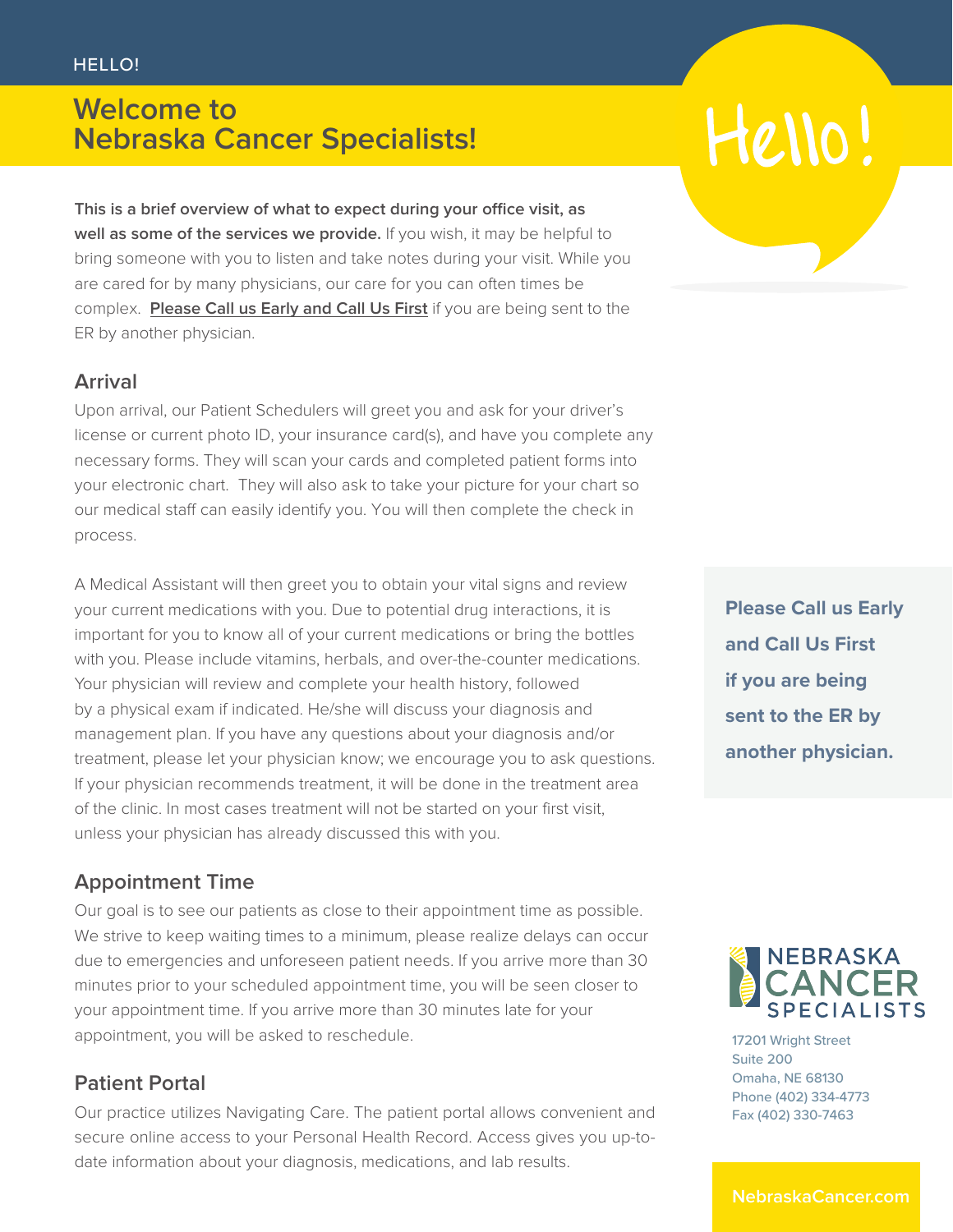### **Welcome to Nebraska Cancer Specialists!**

#### **Advanced Practice Providers:**

At times you will be seen by an Advanced Practice Provider (Nurse Practitioner or Physicians Assistant). These clinicians have an advanced degree, allowing them to make medical decisions and order treatments/medications. They work in close collaboration with your physician.

#### **Check-out**

Following your appointment, you will check-out with our patient schedulers, who will schedule your next appointment as well as any necessary tests or procedures recommended by your physician. **Please note: Your insurance does not pay for everything, even some care that you or your health care provider have good reason to think you need.** 

#### **Appointment Reminders**

Our practice uses an appointment and balance reminder system. You may receive an email, phone call, or text message with this information. At any point, you may opt out of these reminders.

#### **Nurse Case Managers**

Remember to Call Us Early, Call Us First! Your nurse case manager is the contact person for any questions or concerns that may arise between office visits. Our case managers are highly-trained oncology nurses with many years of oncology experience. Please leave a voicemail; calls for test results and non-urgent matters will be returned after urgent patient needs are met. For life-threatening emergencies, call 9-1-1. If you are in need of a prescription refill, contact your pharmacy directly. They will contact us for any authorization needed.

#### **Patient Financial Services**

Our patient financial services team is here to help you! We participate with most major insurance plans including Medicare and Medicaid, and we will verify your insurance prior to your office visit. You may find it helpful to check with your insurance ahead of time to determine if our physicians are considered "in-network" for your plan. Once you and your physician have determined a treatment plan (if needed), patient financial services will verify benefits with your insurance company.

Your co-payment must be paid at the time of your office visit. Payment options include cash, check, Visa, MasterCard, American Express, and Discover. We will submit charges to your insurance company and send you a bill for any deductible and/or uncovered portion of the charges. Please note that any services such as tests and procedures that are provided outside of our office will be billed to you directly by

**Remember to Call Us Early, Call Us First! Your nurse case manager is the contact person for any questions or concerns that may arise between office visits.**



17201 Wright Street Suite 200 Omaha, NE 68130 Phone (402) 334-4773 Fax (402) 330-7463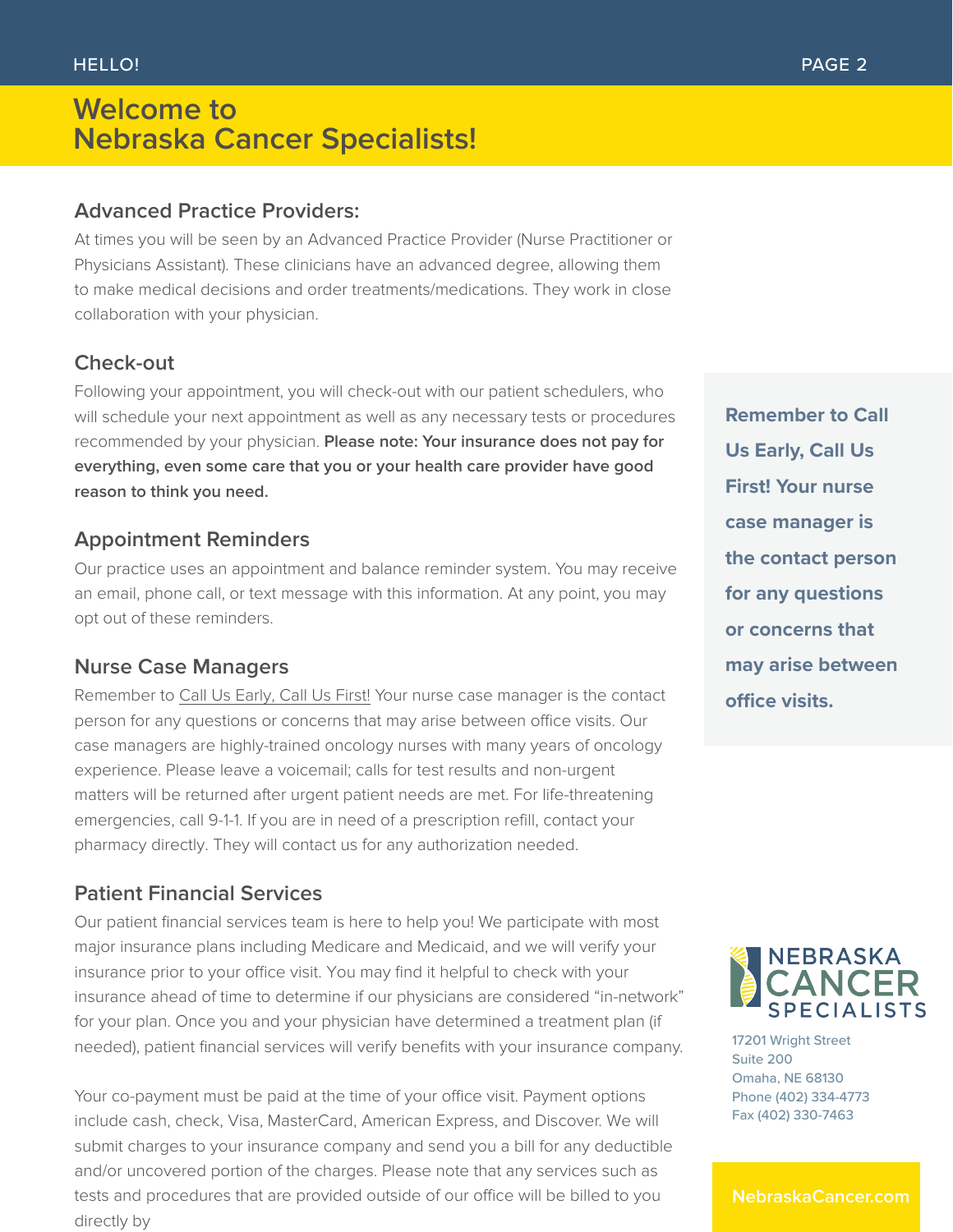## **Welcome to Nebraska Cancer Specialists!**

the provider of those services. The bill you receive from Nebraska Cancer Specialists is separate from other bills you may receive from the hospital or other physicians.

Our patient financial services team is available to answer any questions you might have about reimbursement and payment. If you need assistance with your insurance requirements, we are here to help you. **Please feel free to contact patient financial services at 402.537.5600.** 

By providing us with your phone number(s) or email address, you give your consent for us, our agents, and our collection agents to contact you at these numbers and to leave live or pre-recorded messages regarding any accounts or services. For greater efficiency, calls may be delivered by an auto dialer.

#### **Outpatient Pharmacy**

As an added convenience for our patients, we dispense medications associated with your care from our outpatient pharmacy. We offer this service to ensure continuity of care. Ask a member of your medical oncology care team for more information.

#### **Support Services**

We offer many on-site and referral services that compliment your care. These include dietary, social work, clinical trials, genetic counseling, mental health counseling, survivorship, support groups, occupational therapy, image recovery, lymphedema specialists, and chaplain support. You may find websites like caringbridge.org or livestrong.org helpful as well.

#### **Oncology Care Model**

NCS has been selected to participate in the Medicare initiative called the Oncology Care Model (OCM). By doing so, we have agreed to a different way of being paid by Medicare. The goal is to provide our patients with even more coordinated high quality cancer care and to lower the overall cost of care.

#### **PLEASE NOTE**

<sup>I</sup>*n keeping with our intent to provide a safe and healthy environment, smoking is not allowed on any of our campuses; this includes e-cigarettes, vaping and smokeless tobacco. For the consideration of our patients and their families, we do not permit children or pets in the treatment area. Due to potential patient allergies, latex balloons are not allowed. Privacy laws prohibit the use of cameras or video during your visit. We comply with applicable federal civil rights*  laws and don't discriminate on the basis of race, color, national origin, age, *disability, or sex. Language assistance services (free of charge) are available to you. Please request this service when scheduling your appointment.* 

**We offer many onsite and referral services that compliment your care.**



17201 Wright Street Suite 200 Omaha, NE 68130 Phone (402) 334-4773 Fax (402) 330-7463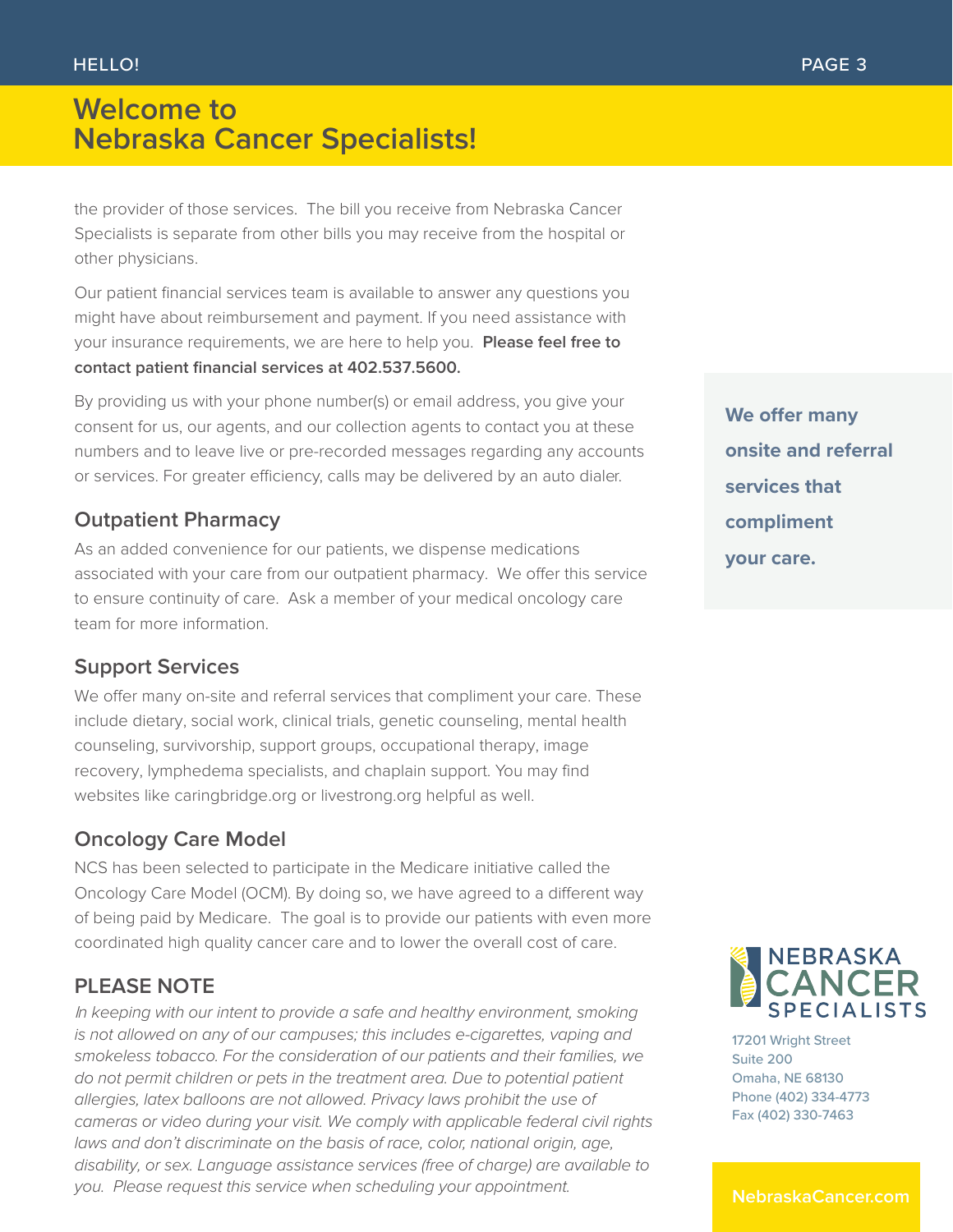# Patient History and Review of Systems



|                                                                                                                             | <b>SOCIAL HISTORY</b>                                                                                              |
|-----------------------------------------------------------------------------------------------------------------------------|--------------------------------------------------------------------------------------------------------------------|
|                                                                                                                             |                                                                                                                    |
|                                                                                                                             |                                                                                                                    |
| Reason for Today's Visit: _____________________                                                                             | Tobacco Use (circle): CURRENT   NEVER<br>  CIGARETTES<br><b>PAST</b><br><b>CIGARS</b><br>E-CIGARETTES<br>  CHEWING |
| <b>PREVIOUS CANCER DIAGNOSES</b>                                                                                            | Amount smoked per day: _____________________                                                                       |
|                                                                                                                             | Year started ______________ Year quit ___________                                                                  |
|                                                                                                                             | <b>Illegal Drug Use (circle):</b> YES   NO                                                                         |
| Treatment Received and Where: _____________                                                                                 | Marijuana Use (circle): YES   NO                                                                                   |
|                                                                                                                             | <b>WORK HISTORY</b>                                                                                                |
| PERSONAL MEDICAL HISTORY                                                                                                    |                                                                                                                    |
| Allergies/Type of reaction (ex. rash, itching):                                                                             |                                                                                                                    |
| <u> 1989 - Johann John Stone, markin sanat masjid a shekara ta 1989 - An tsara ta 1989 - An tsara ta 1989 - An tsa</u>      | Military Service (past or present): _____________                                                                  |
| Illnesses/Medical History: ____________________                                                                             | Any exposure to toxins, fumes, radiation, or<br>chemicals? (circle): $\Box$ YES $\Box$ NO                          |
|                                                                                                                             | <b>FAMILY MEDICAL HISTORY</b>                                                                                      |
|                                                                                                                             | Please include parents, grandparents,<br>siblings, aunts, and uncles.                                              |
|                                                                                                                             | Relative Illness Age at Diagnosis Alive/Deceased                                                                   |
| Do you have a Power of Attorney?<br>_∏YES∐NO<br>]YES∏NO<br>Do you have a Living Will?<br>Do you have a DNR order?<br>YES∏NO |                                                                                                                    |
|                                                                                                                             | NebraskaCancer.com                                                                                                 |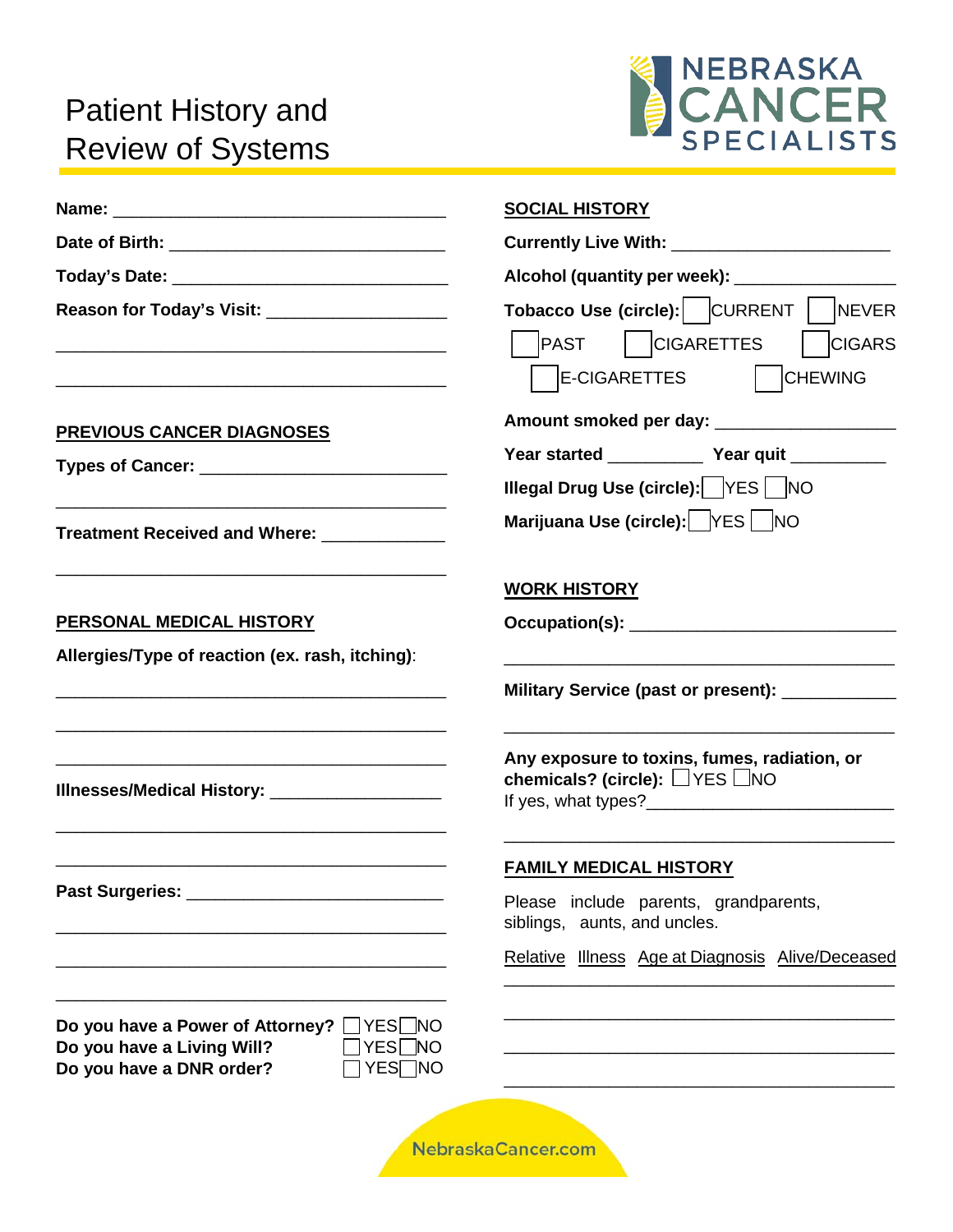#### **CONSTITUTIONAL** YES NO Weight loss in past year  $\bigsqcup \quad \bigsqcup$ Fever in last month  $\Box$   $\Box$ Night sweats Fatigue Appetite change

#### **EYES, EARS, NOSE, THROAT**

| Blurred or double vision<br>Nose bleeds<br><b>Hearing loss</b><br>Mouth sores<br>Sore throats<br>Hoarseness                                                                                                                            | YES | NΟ  |
|----------------------------------------------------------------------------------------------------------------------------------------------------------------------------------------------------------------------------------------|-----|-----|
| Trouble swallowing<br>Sinus problems                                                                                                                                                                                                   |     |     |
| <b>RESPIRATORY</b><br>Shortness of breath<br>Cough<br>Coughing up blood<br><b>Bronchitis</b><br>Pneumonia<br>Emphysema or COPD<br>Asthma<br>Blood clots to lung<br>Flu Shot<br>Date last received:<br>Pneumonia Shot<br>Date received: | YES | NC  |
| CARDIOVASCIII<br>ΔR                                                                                                                                                                                                                    |     | חוח |

| Chest pain               |     |  |
|--------------------------|-----|--|
| Palpitations             |     |  |
| Swelling in feet or legs |     |  |
| High blood pressure      |     |  |
| Heart valve disease      |     |  |
| Heart murmurs            |     |  |
| Coronary artery disease  |     |  |
| High cholesterol         |     |  |
| Previous heart attack    |     |  |
| Congestive heart failure |     |  |
| Irregular heart beat     |     |  |
| Blood clots to leg/arm   |     |  |
|                          | YES |  |

| YES NU |  |
|--------|--|
|        |  |
|        |  |
|        |  |

#### **REVIEW OF SYSTEMS**

| <b>GASTROINTESTINAL</b><br>Nausea/ vomiting<br>Abdominal pain<br>Liver disease/hepatitis<br>Peptic ulcers<br>Diarrhea<br>Rectal bleeding<br>Constipation<br>Colonoscopy<br>Date last performed:<br>Sigmoidoscopy<br>Date last performed:<br>Other Scope<br>Date last performed:<br>Cologuard | YES      | NC |
|----------------------------------------------------------------------------------------------------------------------------------------------------------------------------------------------------------------------------------------------------------------------------------------------|----------|----|
| <b>HEMATOLOGIC</b><br>Anemia<br>Low platelet counts<br>Enlarged lymph glands<br>Abnormal bleeding<br><b>Familial thalassemia</b><br><b>Excessive bruising</b>                                                                                                                                | YES      | NC |
| <b>ENDOCRINE</b><br><b>Diabetes</b><br>Thyroid disease                                                                                                                                                                                                                                       | YES      | NC |
| <b>NEUROLOGICAL</b><br>Headaches<br><b>Dizziness</b><br>Fainting<br>Seizures<br>Difficulty walking<br>Numbness feet/hands<br>Stroke                                                                                                                                                          | YES      | NC |
| <b>PSYCHOSOCIAL</b><br>Depression<br>Anxiety<br>Insomnia<br><b>Mental illness</b><br>Drug abuse<br>Alcohol abuse                                                                                                                                                                             | YES<br>L | NC |
| MUSCULOSKELETAL<br><b>Arthritis</b><br>Osteoporosis<br>Joint pain<br>New bone pain<br>Fractures (in past 2 yrs)                                                                                                                                                                              | YES      | NC |

\_\_\_\_\_\_\_\_\_\_\_\_\_\_\_\_\_\_\_\_\_\_\_\_\_\_\_\_\_\_\_\_\_\_\_\_\_\_\_\_\_\_\_\_\_\_\_\_\_\_\_\_\_\_\_\_\_\_\_\_\_\_\_\_\_\_\_\_\_\_\_\_\_\_\_\_\_\_\_\_\_\_\_\_\_\_\_\_\_\_\_\_\_\_\_\_\_ \_\_\_\_\_\_\_\_\_\_\_\_\_\_\_\_\_\_\_\_\_\_\_\_\_\_\_\_\_\_\_\_\_\_\_\_\_\_\_\_\_\_\_\_\_\_\_\_\_\_\_\_\_\_\_\_\_\_\_\_\_\_\_\_\_\_\_\_\_\_\_\_\_\_\_\_\_\_\_\_\_\_\_\_\_\_\_\_\_\_\_\_\_\_\_\_\_

| <b>GENITOURINARY</b>                                                                                                                                                                                                   | YES | NΟ |
|------------------------------------------------------------------------------------------------------------------------------------------------------------------------------------------------------------------------|-----|----|
| Pain with urination<br>Blood seen in urine<br><b>Bladder infections</b><br>Kidney infections/stones<br>Kidney disease                                                                                                  |     |    |
| <b>**MALES ONLY**</b><br>Incontinence<br><b>Slow Stream</b><br>Dribbling<br><b>Erectile Dysfunction</b><br>Prostate/Rectal Exam<br>Date last performed:<br>PSA drawn<br>1 <sup>st</sup> result:<br>Most recent result: | YES | NΟ |
| <b>**FEMALES ONLY**</b><br><b>GYNECOLOGICAL</b>                                                                                                                                                                        |     |    |
| Fibrocystic ovaries                                                                                                                                                                                                    | YES | NC |
| <b>Fibrocystic breasts</b>                                                                                                                                                                                             |     |    |
| Date of last mammogram:                                                                                                                                                                                                |     |    |
| Any breast biopsies in past<br>Date of last pap/pelvic exam:                                                                                                                                                           |     |    |
| <b>Currently Pregnant</b>                                                                                                                                                                                              |     |    |
|                                                                                                                                                                                                                        |     |    |
|                                                                                                                                                                                                                        |     |    |
| Desire for fertility                                                                                                                                                                                                   |     |    |
| # of pregnancies_# of children<br># spontaneous                                                                                                                                                                        |     |    |
| abortion/miscarriage                                                                                                                                                                                                   |     |    |
| # of therapeutic abortions                                                                                                                                                                                             |     |    |
| <b>Breast Feed</b>                                                                                                                                                                                                     |     |    |
| Age at first live birth:                                                                                                                                                                                               |     |    |
| Age menstrual periods began                                                                                                                                                                                            |     |    |
| Date of last menstrual period _                                                                                                                                                                                        |     |    |
| Menstrual cycle length ____days<br>Menopause Status <sup>[Dre]</sup> Peri <sup>[Dost</sup>                                                                                                                             |     |    |
| Age when menopause began                                                                                                                                                                                               |     |    |
| Taking hormonal therapy                                                                                                                                                                                                |     |    |
| How long ______ Type ______                                                                                                                                                                                            |     |    |
| Taking birth control past or present                                                                                                                                                                                   |     |    |
| How long ______ Type ______<br>Number of Living Children ______                                                                                                                                                        |     |    |

Anything else you would like your doctor to know, please describe below: \_\_\_\_\_\_\_\_\_\_\_\_\_\_\_\_\_\_\_\_\_\_\_\_\_\_\_\_\_\_\_\_\_\_\_\_\_\_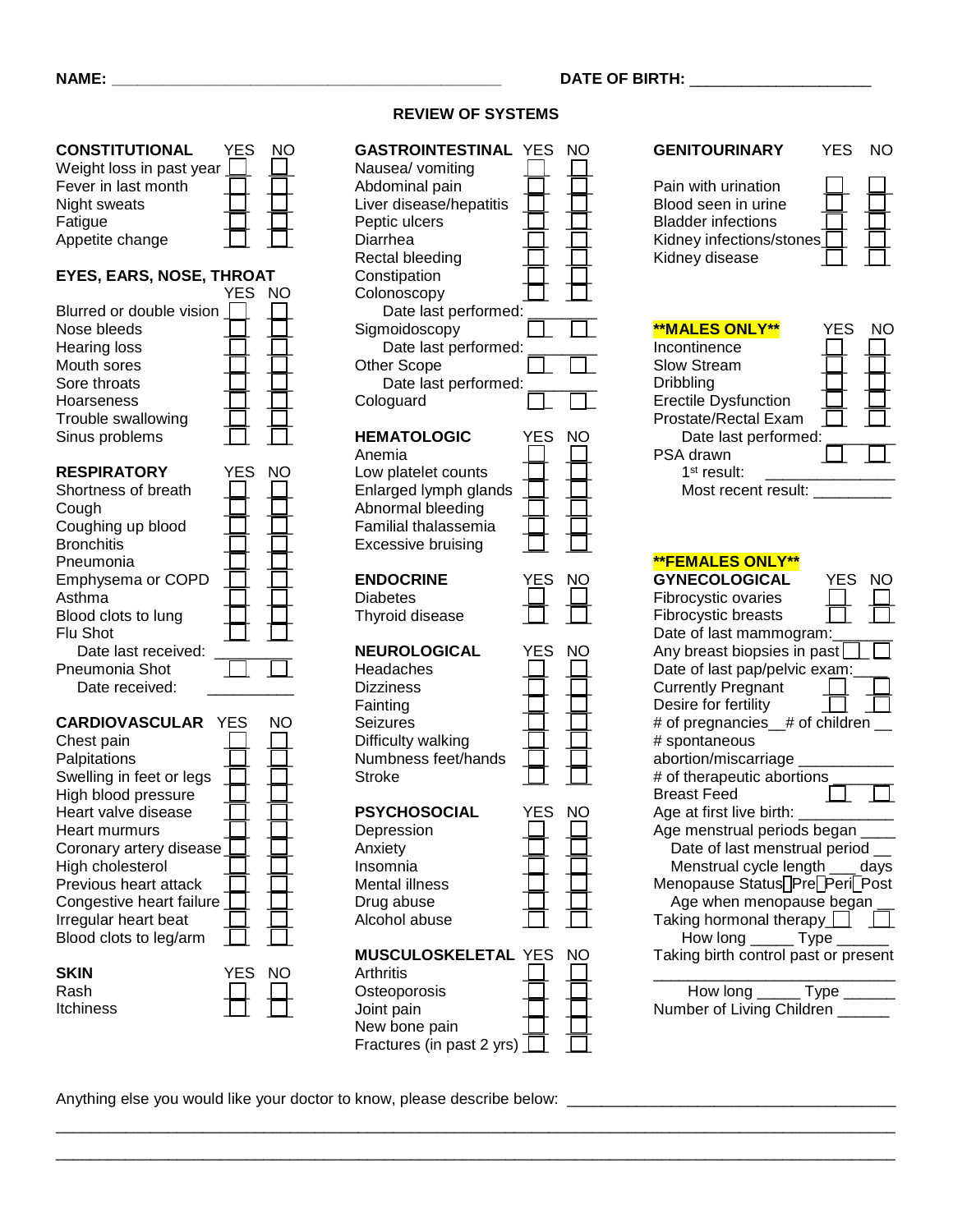## Medication List



Patient Name Date of Birth

Preferred Pharmacy

#### Pharmacy Address

| Medications<br>(include vitamins, herbals, and over-the-counter) | Prescriber<br>(Dr.'s name who prescribes medication) | Dose | How often? |
|------------------------------------------------------------------|------------------------------------------------------|------|------------|
|                                                                  |                                                      |      |            |
|                                                                  |                                                      |      |            |
|                                                                  |                                                      |      |            |
|                                                                  |                                                      |      |            |
|                                                                  |                                                      |      |            |
|                                                                  |                                                      |      |            |
|                                                                  |                                                      |      |            |
|                                                                  |                                                      |      |            |
|                                                                  |                                                      |      |            |
|                                                                  |                                                      |      |            |

**If you are unable to fill out the medication list, please bring a list of your medications with you to your first appointment.**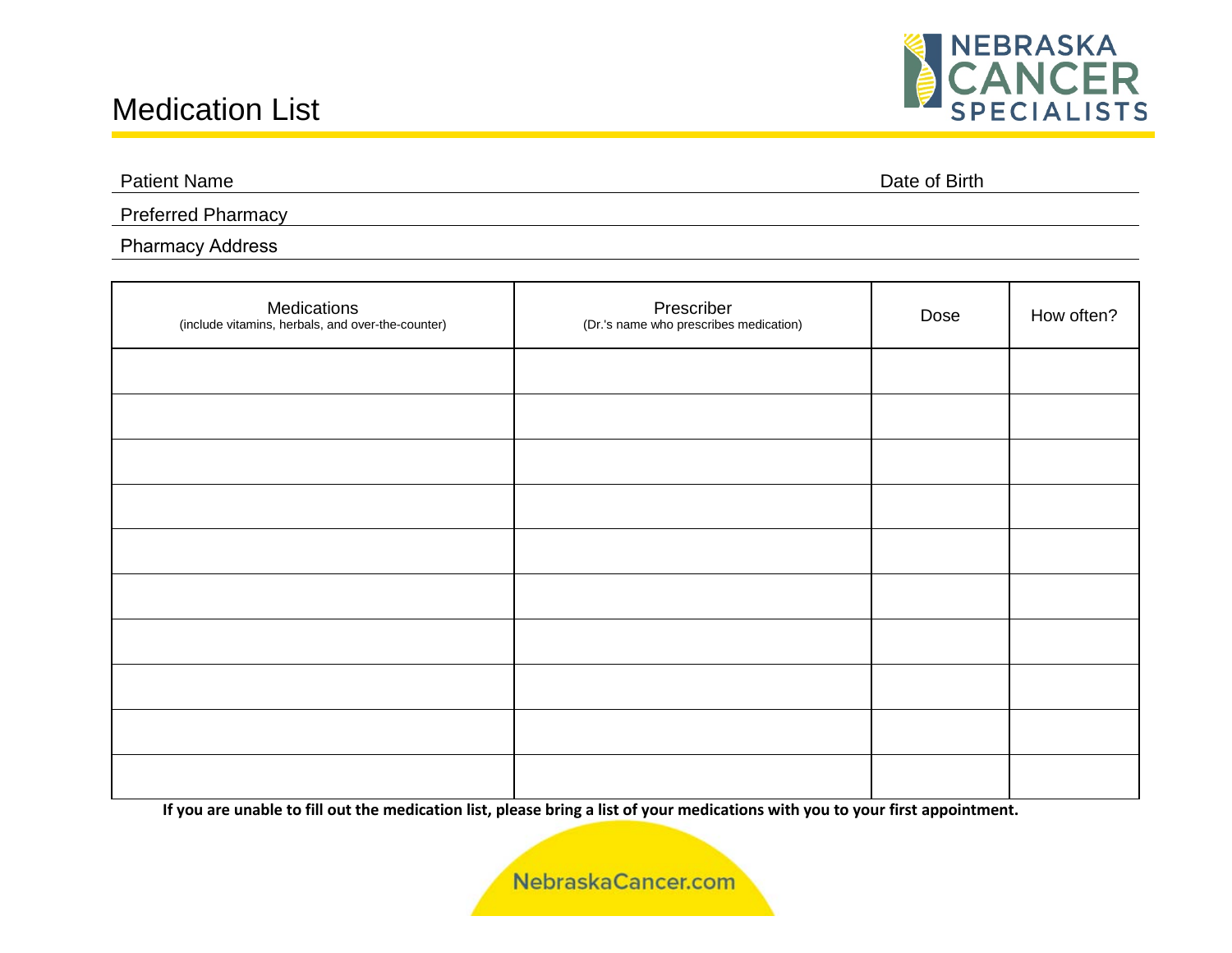## Medical Insurance Information Form



Name \_\_\_\_\_\_\_\_\_\_\_\_\_\_\_\_\_\_\_\_\_\_\_\_\_\_\_\_\_\_\_\_\_\_\_\_\_\_\_\_\_\_\_\_ Date of Birth \_\_\_\_\_\_\_\_\_\_\_\_\_\_\_\_\_\_\_\_

Please present your insurance card and a driver's license or picture ID to the Patient Scheduler. Prior authorization may be required before you see one of our providers.

#### Assignment of Benefits

I hereby authorize Nebraska Cancer Specialists, the Physicians of Oncology Hematology West PC, to furnish my insurance company(s) or designated attorney, all information which they may require in order to issue payment. I herby assign all payment(s) for services rendered by NCS to be issued directly to Nebraska Cancer Specialists. This assignment applies to all dates of service until revoked.

I have requested medical services from Nebraska Cancer Specialists and understand by making this request I become fully responsible for any and all charges incurred in the course of the treatment.

| Patient/Responsibility Party Signature<br>Name of person who carries primary insurance<br>Date of Birth |                                                                                                                             | Date                           |                      |
|---------------------------------------------------------------------------------------------------------|-----------------------------------------------------------------------------------------------------------------------------|--------------------------------|----------------------|
|                                                                                                         |                                                                                                                             | <b>Relationship to Patient</b> |                      |
| Witness                                                                                                 |                                                                                                                             |                                | Date                 |
|                                                                                                         | Medicare Recipients Only:                                                                                                   |                                |                      |
|                                                                                                         | 1. Is Medicare your primary insurance?                                                                                      |                                | $\Box$ Yes $\Box$ No |
|                                                                                                         | 2. Are you receiving 'Black Lung' benefits?                                                                                 |                                | $\Box$ Yes $\Box$ No |
|                                                                                                         | 3. Are services to be paid by a government research program?                                                                |                                | $\Box$ Yes $\Box$ No |
| 4.                                                                                                      | Has the Department of Veterans Affairs authorized and agreed                                                                |                                | $\Box$ Yes $\Box$ No |
|                                                                                                         | to pay for your care at NCS?<br>Was this medical condition due to an accident?<br>5.                                        |                                | $\Box$ Yes $\Box$ No |
|                                                                                                         | If yes, please explain if it was: work related, auto, injured at home, or other:                                            |                                |                      |
|                                                                                                         |                                                                                                                             |                                |                      |
| 6.                                                                                                      | Are you or your spouse covered under an employer's health plan<br>through your/their employment or that of a family member? |                                | $\Box$ Yes $\Box$ No |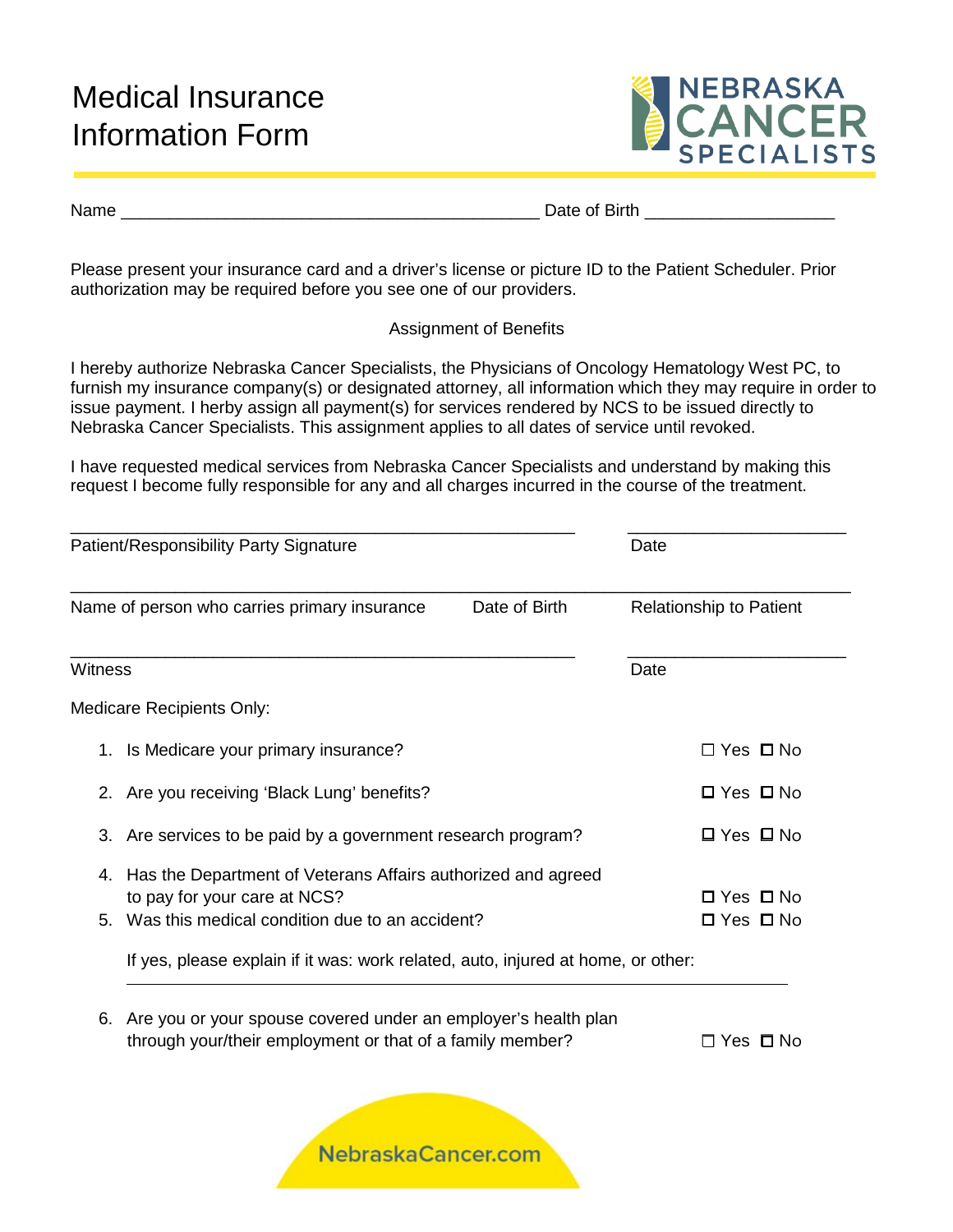

I give permission for Nebraska Cancer Specialists (NCS) to render to me medical treatment. I also understand I have the right to refuse any procedure or treatment and to discuss all medical treatments with my provider.

My signature below acknowledges that I have been offered the Notice of Privacy Practices and Patient Rights and Responsibilities (a copy is available at the office upon request); and have agreed to the PCM program.

|                         | Signature of patient or legal guardian | Date                           |  |
|-------------------------|----------------------------------------|--------------------------------|--|
| Printed name of patient |                                        | Printed name of legal guardian |  |
| Witness                 | Date                                   |                                |  |